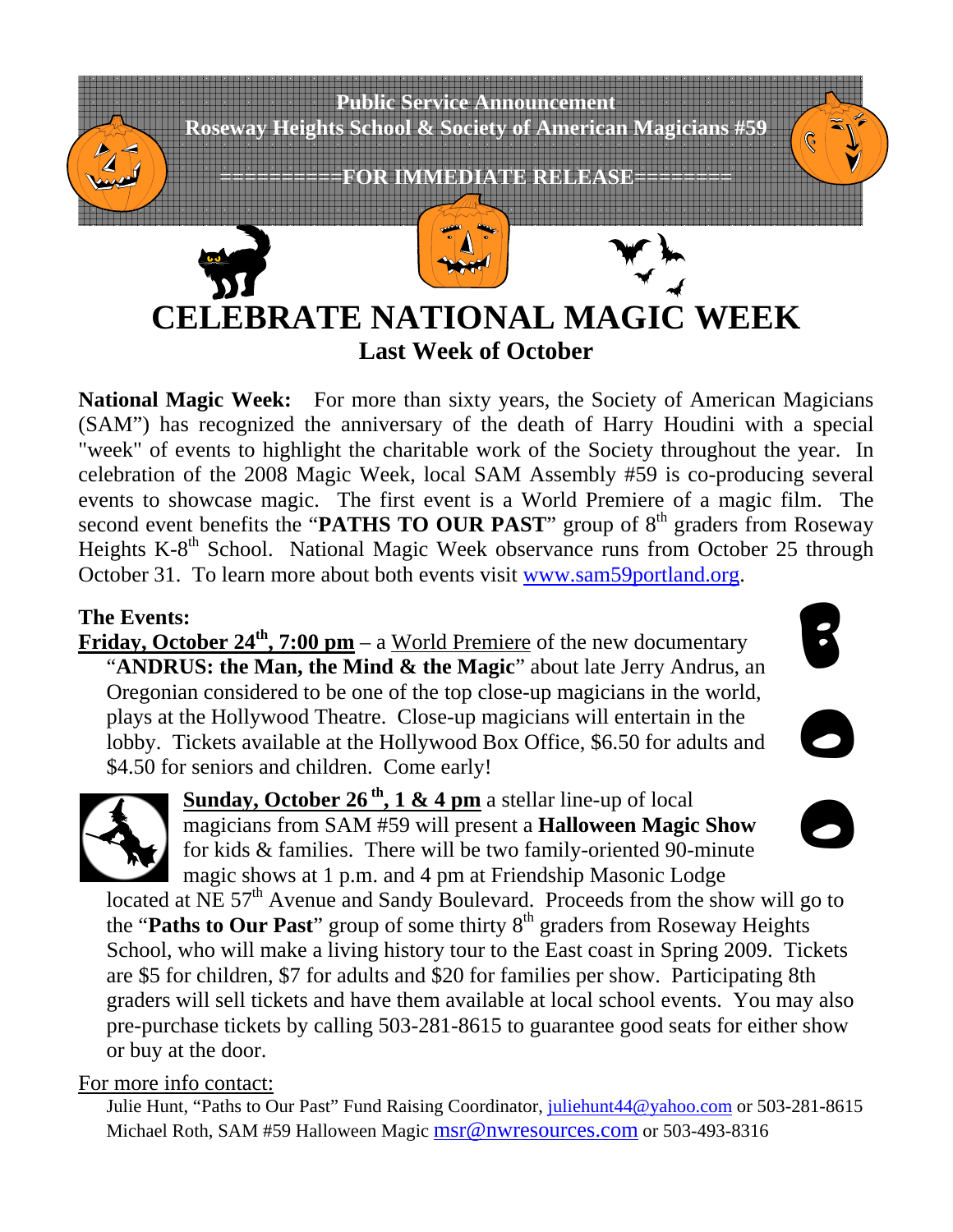# $\mathrm{ANDRUS} \ \mathrm{M}_{\scriptscriptstyle{\text{the Man. the Mind \& the Magic}}}$





Start the Halloween season right!

Come early for a treat by local magicians who will entertain with close-up and walk-around magic entertainment.

Simply amazing.



DVD's on sale after the movie.

## A World Premiere at the Hollywood Theatre with filmmakers, Robert Neary  $&$  Tyson Smith

 Featuring one of Oregon's and the World's greatest close-up magicians, illusionists, visionary, inventor, poet & philosopher...Jerry Andrus.

### **Friday, October 24th at 7:00 pm - Tickets available at the door**

Sponsored by the Society of American Magicians Assembly 59, the Portland Society of Magicians, the Committee for Skeptical Inquiry and Oregonians for Science and Reason.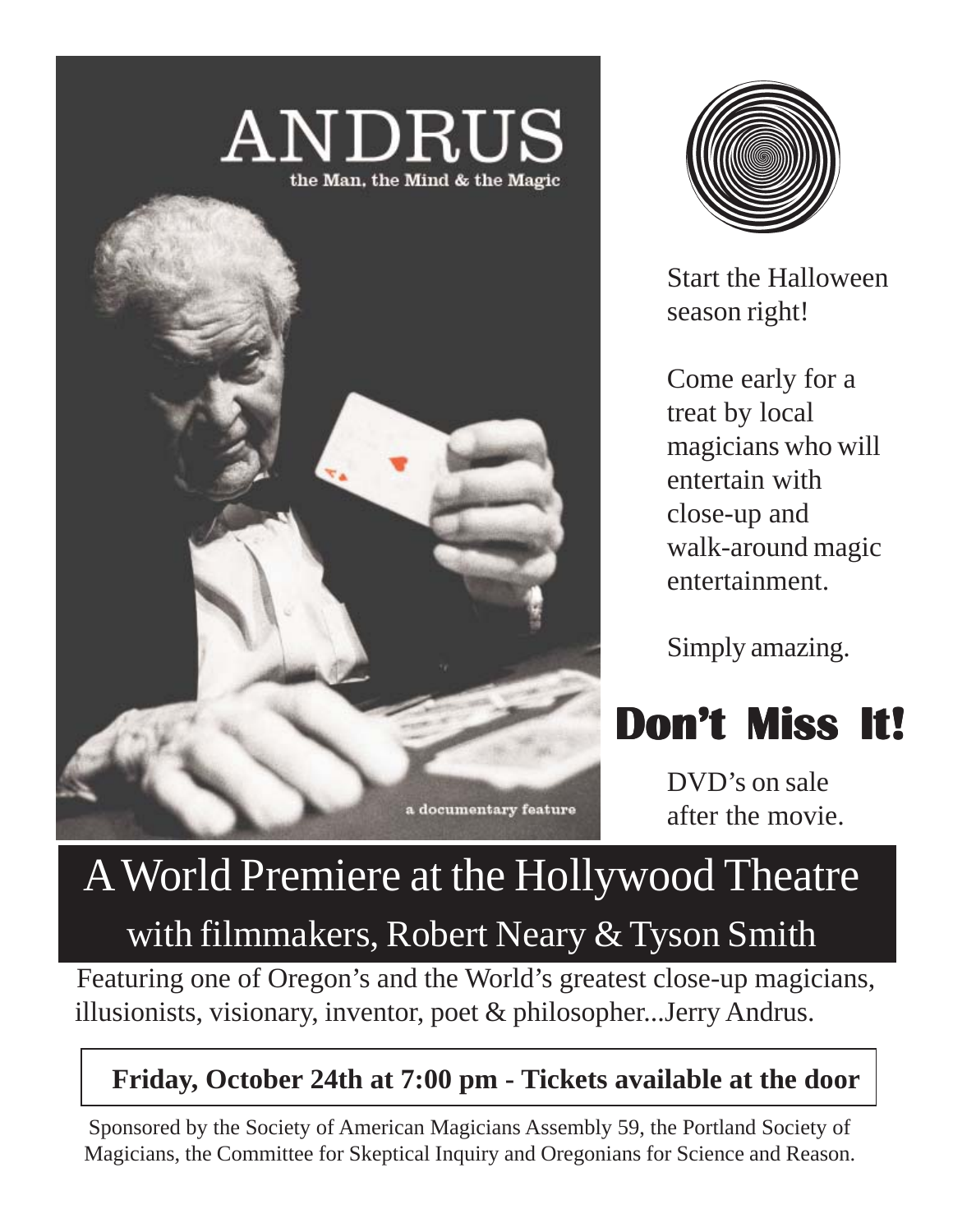

Featuring a stellar line-up of local magicians!

# **Shows**

TICKETS AVAILABLE to purchase call 503-281-8615 or puchase at the door

## **TICKETS**

**Adult...........\$7 Kids under 12...\$5 Family........\$20**

### **A Fund-Raising Benefit for "Paths to Our Past"**

**...a group of Roseway Heights 8th graders who will travel on a living history tour to the East coast in 2009.**

Presented by the Society of American Magicians Assembly 59